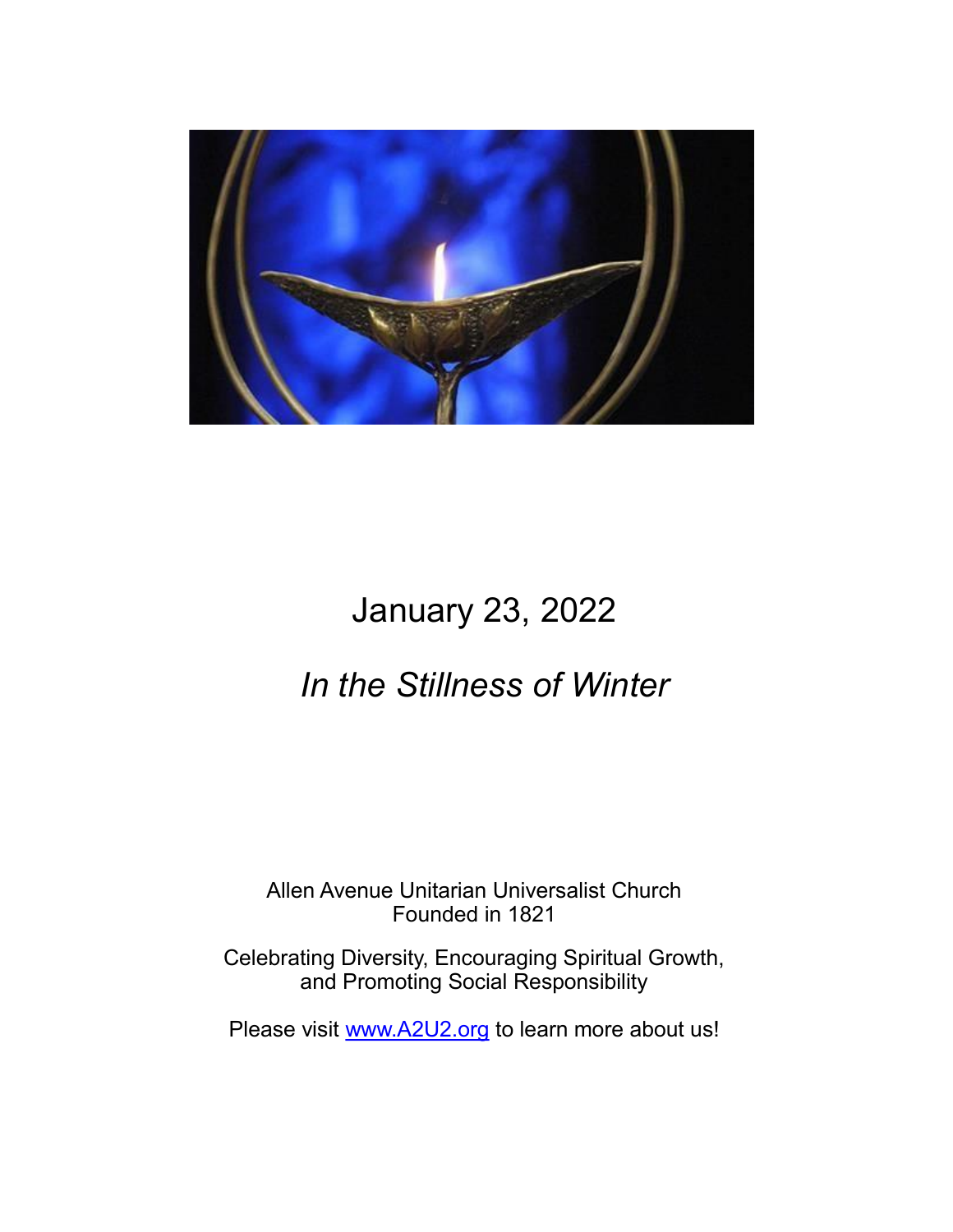### **Order of Service**

| <b>GATHERING MUSIC</b> Dale Churchill, Dir. of Music                                         |  |  |
|----------------------------------------------------------------------------------------------|--|--|
| <b>WELCOME &amp; ANNOUNCEMENTS</b>                                                           |  |  |
| <b>RINGING OF THE BELL</b>                                                                   |  |  |
| <b>CALL TO WORSHIP</b><br>Winter by Greta Crosby                                             |  |  |
| <b>INTROIT</b> Come Sing A Song With Me Carolyn McDade                                       |  |  |
| <b>LIGHTING THE CHALICE</b> Deep Calls Unto Deep, Joy Calls Unto Joy by Rev. Gordon McKeeman |  |  |
| <b>VIDEO</b><br><b>Blessed Motion Matt Meyer</b>                                             |  |  |
| <b>PRAYER/MEDITATION</b> The Words of the Rev. Marie Alford-Harkey                           |  |  |
| <b>JOYS &amp; SORROWS</b>                                                                    |  |  |
| <b>ANTHEM</b><br>Circle of Song A2U2 Choir                                                   |  |  |
| <b>READING</b> The World by Jennifer Chang                                                   |  |  |
| <b>OFFERING</b>                                                                              |  |  |
| Chant for the Seasons Czech folk song Dale Churchill, Director of Music<br><b>MUSIC</b>      |  |  |
| <b>REFLECTION</b> In the Stillness of Winter Rev. Maria McCabe                               |  |  |
| <b>MUSICAL MEDITATION</b>                                                                    |  |  |
|                                                                                              |  |  |

#### **BENEDICTION** & **EXTINGUISHING THE CHALICE**

**POSTLUDE** *Bagatelle* Ludwig Van Beethoven Dale Churchill, Director Of Music

\*Permission obtained for streaming through Soul Matter's subscription, One License, CCS License, UUA in steaming services, or public domain status.